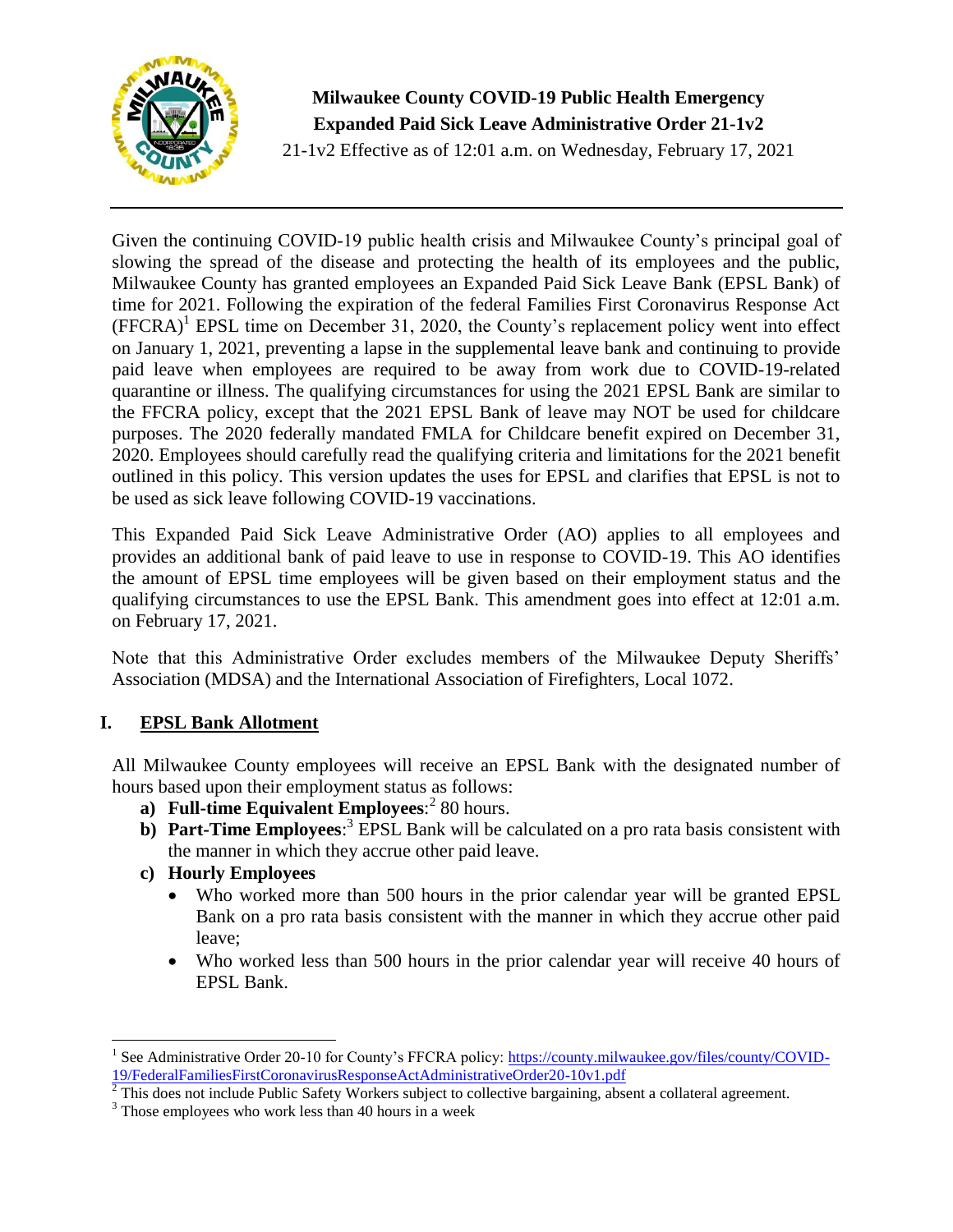#### **d) Seasonal Employees**:

- With sick time will be granted EPSL Bank on a pro rata basis consistent with the manner in which they accrue other paid leave; $4$
- Without sick time will be granted 40 hours of EPSL Bank.
- **e) New Employees**: Newly-hired employees shall immediately receive and have access to an EPSL Bank of time based on their employment status (see  $I.a - I.d$  above). New employees shall also be permitted immediate access to sick time ordinarily unavailable to employees because of the six-month waiting period under Milwaukee County Ordinance Section17.18(2).

## **II. Criteria for Accessing EPSL Bank**

If an employee is unable to report to work **and is unable to telework, 5** the EPSL Bank is available to use during any of the following circumstances (subject to the conditions and limitations stated in Sections III and IV):

**a) Exposure to COVID-19:** Employee is required to engage in a full or adapted quarantine due to Exposure to COVID-19. This may include quarantine requirements resulting from travel.<sup>6</sup> (See Sections IV and V of AO 20-7 for County Quarantine policies.)<sup>7</sup>

**Payroll Code:** EPSL Leave Quarantine

**b) COVID-19 Symptoms:** Employee has Symptoms Compatible with COVID-19. (See Section III of AO 20-7 for County policies on Symptoms.)

**Payroll Code:** EPSL Leave Symptom

**c) Confirmed Case of COVID-19:** Employee is isolating because of a positive test for COVID-19 or, in the absence of testing, has been confirmed by a medical professional as being a suspected case of COVID-19 based on symptoms. (See Section II of AO 20-7 for County policies on Confirmed Cases of COVID-19).

**Payroll Code:** EPSL Leave CV19

To use the EPSL Bank, an employee must call in consistent with departmental procedures and must identify the reason for their inability to work as one of the COVID-19 related purposes listed above. All time must be recorded in the payroll system according to instructions provided by the Payroll staff of the Comptroller's Office.

<sup>&</sup>lt;sup>4</sup> For seasonal employees with sick time, the minimum EPSL Bank that a seasonal employee will receive is 60 hours.

 $<sup>5</sup>$  If an employee is able to telework, then the employee does not need to access leave to cover time.</sup>

<sup>&</sup>lt;sup>6</sup> See Travel Administrative Order 20-2 at [https://county.milwaukee.gov/EN/COVID-19.](https://county.milwaukee.gov/EN/COVID-19)

<sup>&</sup>lt;sup>7</sup> See Responding to Confirmed Cases, Symptoms, and Exposure to COVID-19 Administrative Order 20-7 at [https://county.milwaukee.gov/EN/COVID-19.](https://county.milwaukee.gov/EN/COVID-19)